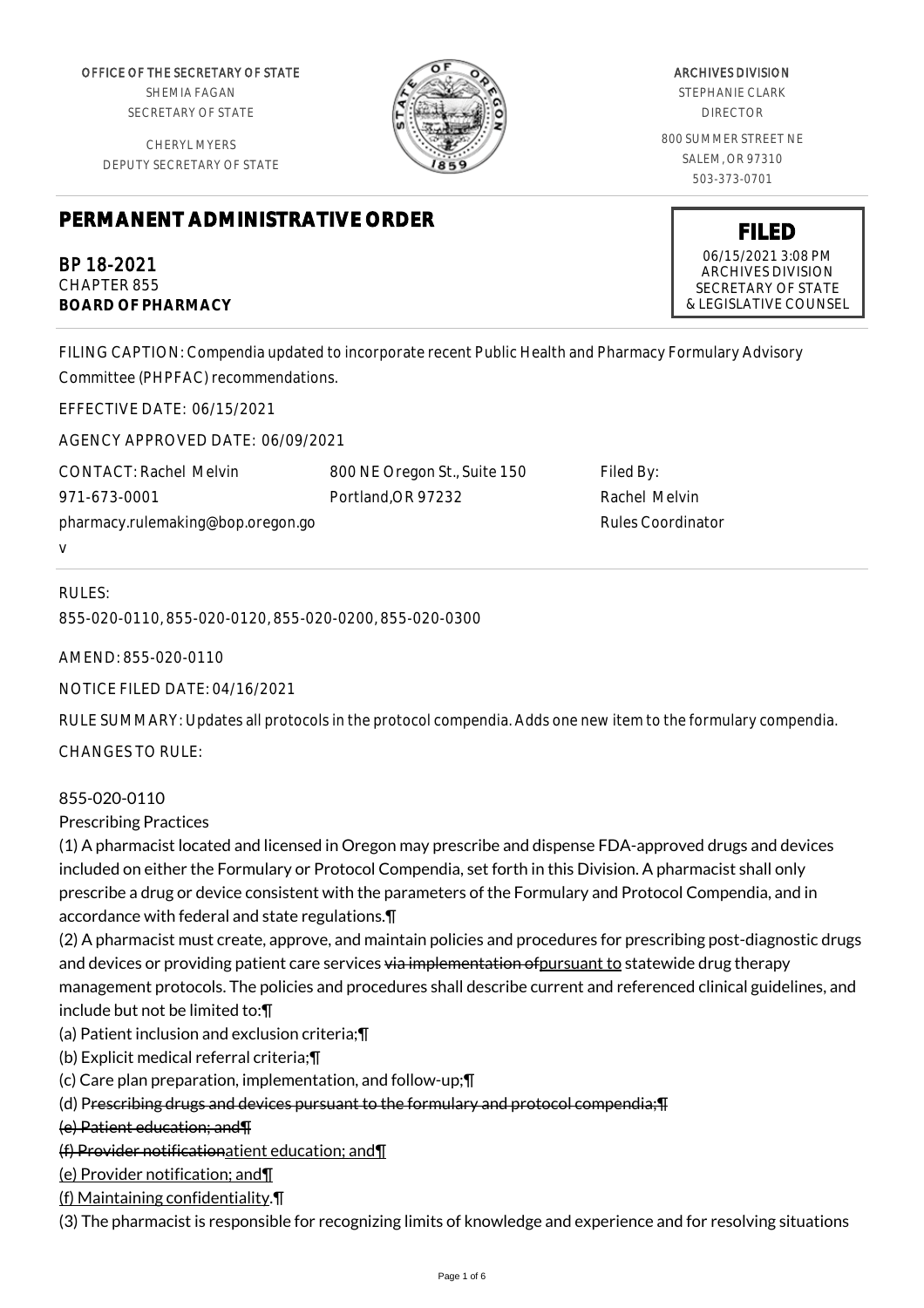beyond his or her pharmacisttheir expertise by consulting with or referring patients to another health care provider.¶

(4) For each drug or device the pharmacist prescribes, the pharmacist must:¶

(a) Assess patient and collect subjective and objective information, including the diagnosis for Formulary

Compendia items, about the patient's health history and clinical status. The pharmacist's patient assessment shall be performed in a face-to-face, in-person interaction and not through electronic means; and¶

(b) Utilize information obtained in the assessment to evaluate and develop an individualized patient-centered care plan, pursuant to the statewide drug therapy management protocol and policies and procedures; and¶

(c) Implement the care plan, to include appropriate treatment goals, monitoring parameters, and follow-up; and¶ (d) Provide notification, preferably via an interoperable information technology system, to the patient's identified primary care provider or other care providers when applicable, within five business days following the prescribing of a Compendia drug or device.¶

(5) The pharmacist shall maintain all records associated with prescribing and other related activities performed for a minimum of 10 years, and a copy must be made available to the patient and provider upon request. Pharmacy records must be retained and made available to the Board for inspection upon request. Records must be stored onsite for at least one year and then may be stored in a secure off-site location if retrievable within three business days. Records and documentation may be written, electronic or a combination of the two.

Statutory/Other Authority: ORS 689.205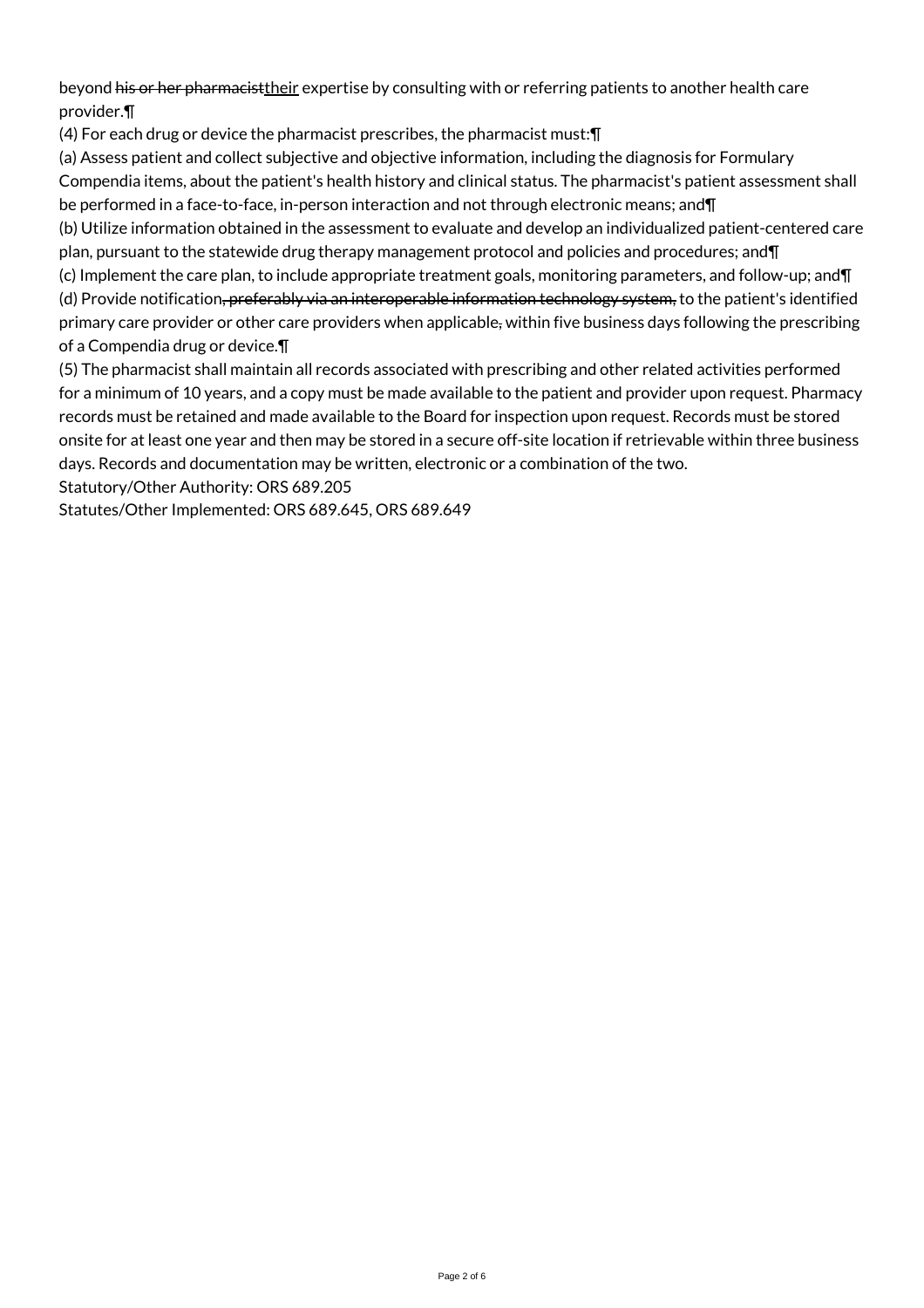# AMEND: 855-020-0120

#### NOTICE FILED DATE: 04/16/2021

RULE SUMMARY: Updates all protocols in the protocol compendia. Adds one new item to the formulary compendia. CHANGES TO RULE:

855-020-0120

Prescribing Prohibited Practices

The responsibility and authority to prescribe pursuant to the Formulary and Protocol Compendia is upon the pharmacist. A pharmacist shall not prescribe a drug or device to self or immediate family members(1) A pharmacist may not prescribe a drug or device to self or a spouse, domestic partner, parent, guardian, sibling, child, aunt, uncle, grandchild and grandparent, including foster, in-law, and step relationships or other individual for whom a pharmacist's personal or emotional involvement may render the pharmacist unable to exercise detached professional judgment in prescribing pursuant to the Formulary and Protocol Compendia.¶ (2) An intern may not prescribe a drug or device. Statutory/Other Authority: ORS 689.205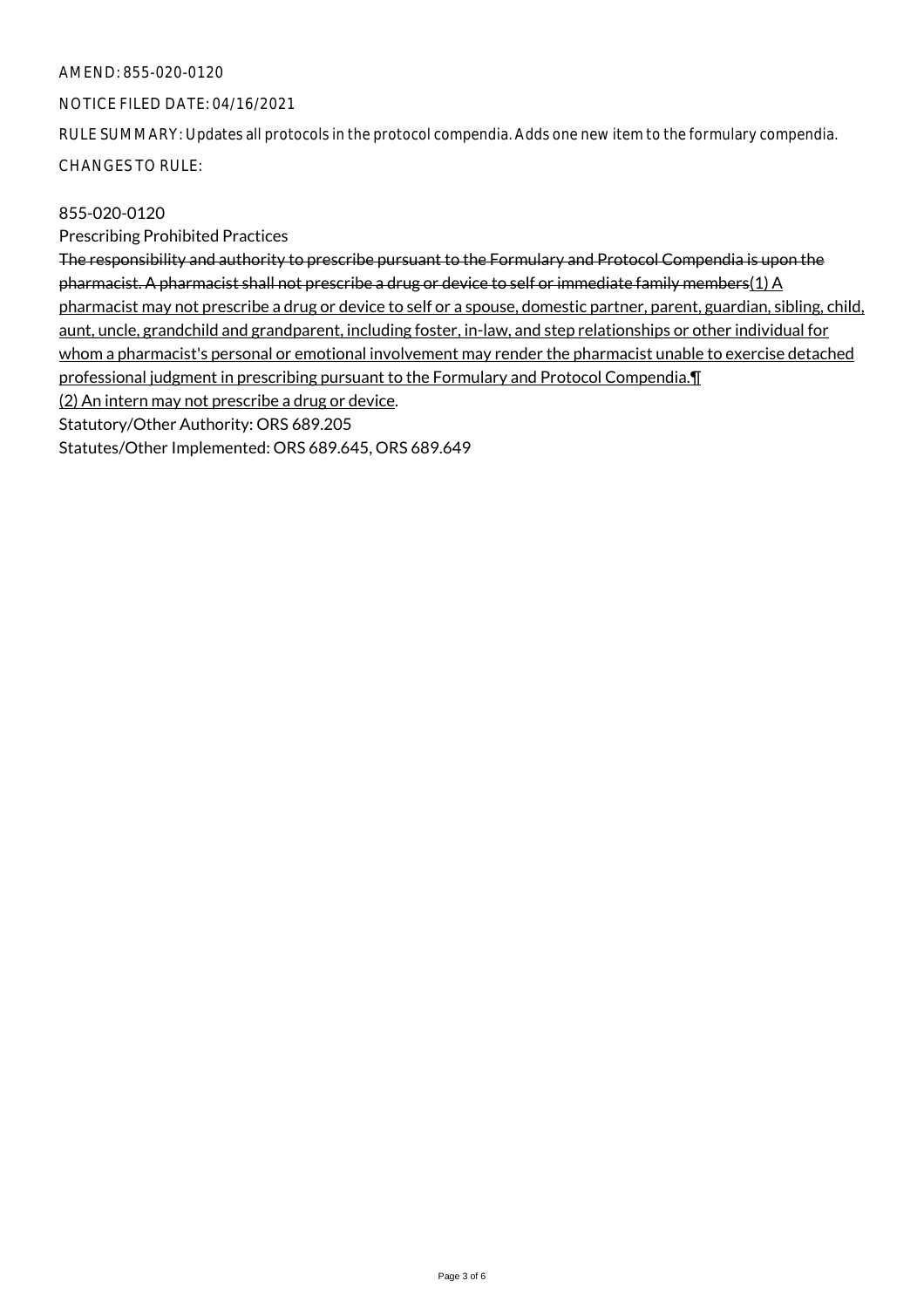# AMEND: 855-020-0200

#### NOTICE FILED DATE: 04/16/2021

RULE SUMMARY: Updates all protocols in the protocol compendia. Adds one new item to the formulary compendia. CHANGES TO RULE:

#### 855-020-0200

Formulary Compendium

A pharmacist may prescribe, according to regulations outlinedules in this Division, an FDA-approved drug and device listed in the following compendium, pursuant to a diagnosis by a health care practitioner who has prescriptive authority and who is qualified to make the diagnosis. The diagnosis must be documented. **[1]** Devices and supplies:¶ (1) Diabetic blood sugar testing supplies;¶ (2) Injection supplies;¶

(3) Nebulizers and associated supplies;¶

(4) Inhalation spacers;¶

(5) Peak flow meters;¶

(6) International Normalized Ratio (INR) testing supplies;¶

(7) Enteral nutrition supplies; and ¶

(8) Ostomy products and supplies $\cdot$ ; and  $\P$ 

(9) Non-invasive blood pressure monitors

Statutory/Other Authority: ORS 689.205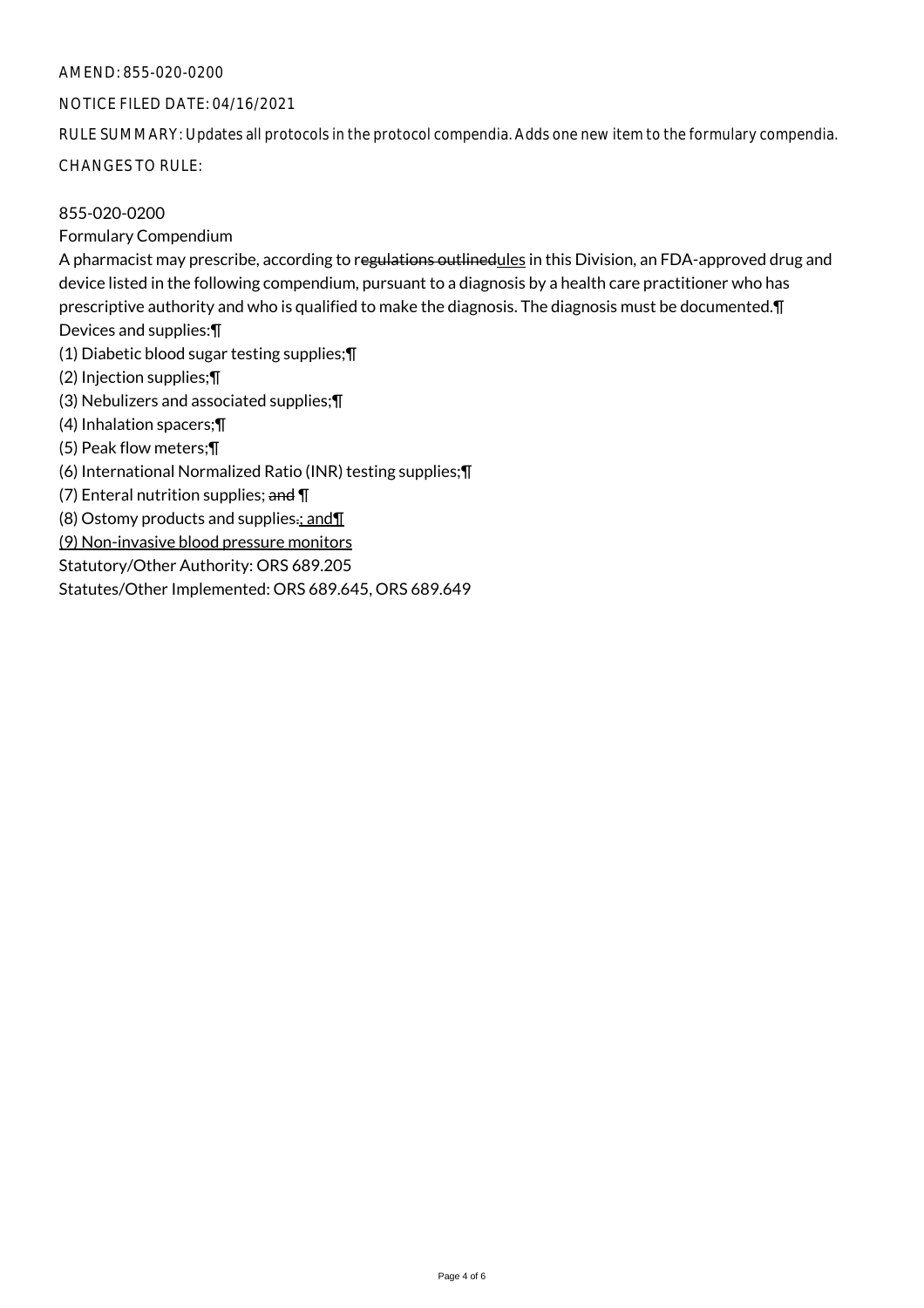# AMEND: 855-020-0300

#### NOTICE FILED DATE: 04/16/2021

RULE SUMMARY: Updates all protocols in the protocol compendia. Adds one new item to the formulary compendia. CHANGES TO RULE:

855-020-0300

Protocol Compendium

A pharmacist may prescribe, via statewide drug therapy management protocol and according to regulationules outlined in this Division, an FDA-approved drug and device listed in the following compendium:¶

(1) Continuation of therapy¶

(a) A pharmacist may prescribe any non-controlled medication to extend a patient's prescription therapy to avoid interruption of treatment; and ¶

(b) In such cases, a pharmacist shall only prescribe a drug quantity sufficient for the circumstances, not to exceed a 60-day supply, and no more than two extensions in a 12-month period per medication.¶

(2) Conditions¶

(a) Cough and cold symptom management¶

(A) Pseudoephedrine products for patients 18 years of age and older, verified by positive identification, not to exceed 3.6 grams or a 60-count quantity per prescription, whichever is less, or a total of three prescriptions in a 12-month period. Pharmacist must review PDMP prior to issuing prescription and retain documentation of PDMP review; ¶

(B) Benzonatate, for the treatment of cough, not to exceed a 7-day supply;¶

(C) Short-acting beta agonists, not to exceed 1 inhaler with or without a spacer, or 1 box of nebulizer ampules, per year; (v. 06/2021)¶

(2) Conditions¶

(a) Cough and cold symptom management¶

(A) Pseudoephedrine (v. 06/2021); ¶

(B) Benzonatate (v. 06/2021);¶

(C) Short-acting beta agonists (v. 06/2021); and¶

(D) Intranasal corticosteroids. (v. 06/2021)¶

(b) Vulvovaginal candidiasis (VVC) Protocol (v. August 06/20201)¶

(3) Preventative care ¶

(a) Emergency Contraception, not including abortifacients. (v. 06/2021);¶

(b) Male and female condoms.  $(v. 06/2021)$ ;  $\P$ 

(c) Tobacco Cessation, NRT (Nicotine Replacement Therapy) and Non-NRT Protocol (v. August 2020). A pharmacist is permitted to provide patient care services pursuant to this protocol only upon documented completion of a minimum of 2 hours of tobacco cessation continuing education.¶

(d) Travel Medications Protocol (v. August 2020). A pharmacist who meets criteria to immunize pursuant to OAR 855-019-0270 is permitted to provide patient care services pursuant to this protocol only upon documented completion of: minimum of 4 hour certificate for pharmacy-based travel medicine services intended for the pharmacist (one-time requirement), and minimum of 1 hour of travel medication continuing education every 24 months.¶

(e) HIV Post-exposure Prophylaxis (PEP) Protocol (v. August 2020). A pharmacist is permitted provide patient care services pursuant to this protocol only upon documented completion of a comprehensive training program for the prescribing and dispensing of HIV prevention medications, to include related trauma-informed care. 06/2021);¶

(d) Travel Medications Protocol (v. 06/2021) ¶

(e) HIV Post-exposure Prophylaxis (PEP) Protocol (v. 06/2021); and ¶

(f) HIV Pre-exposure Prophylaxis (PrEP) Protocol (v. December 2020). A pharmacist is permitted provide patient care services pursuant to this protocol only upon documented completion of a comprehensive training program